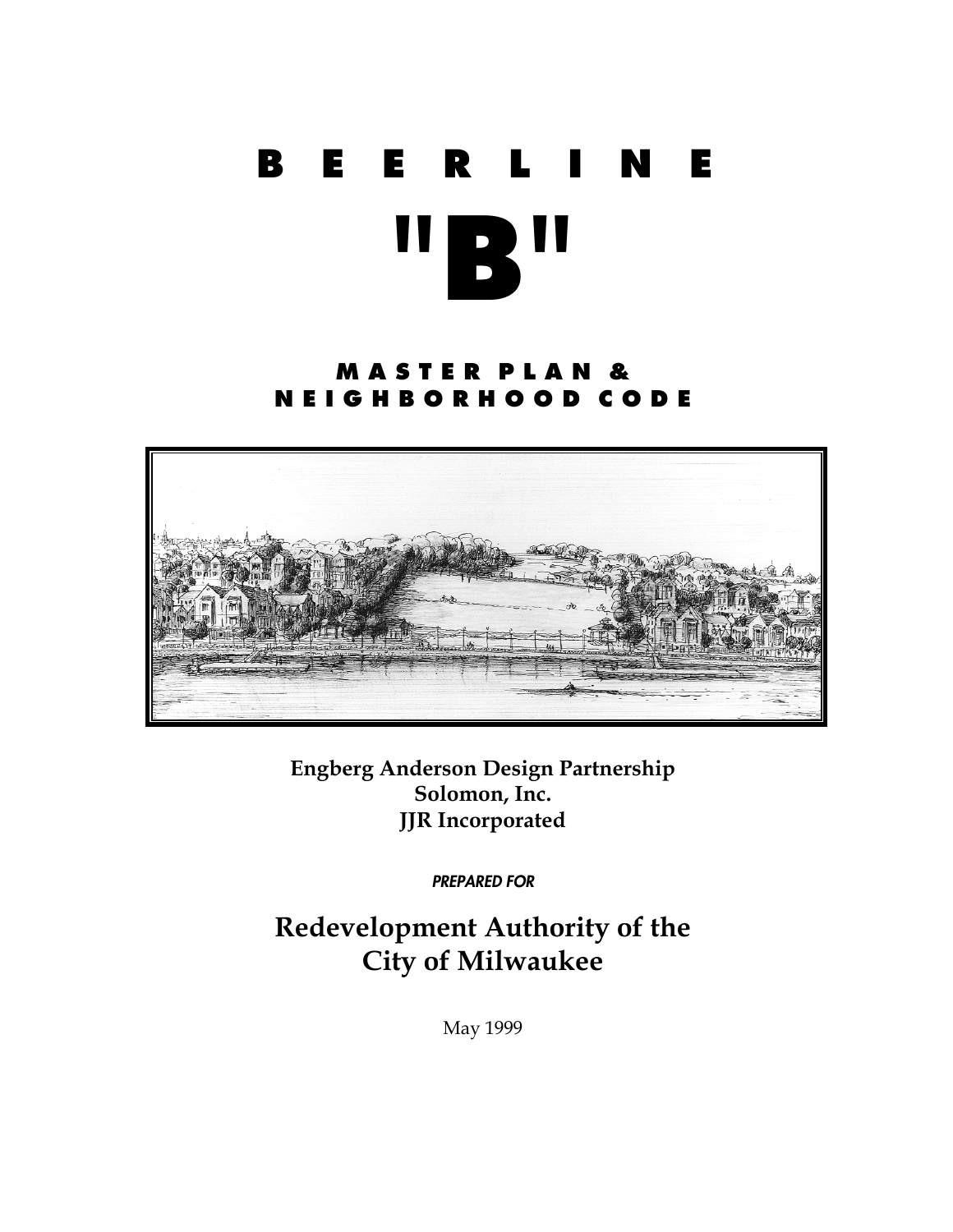# Chapter 1 • Preliminaries

## **1.2 Acknowledgements**

Support for this planning effort came from many sources. Our process included three public meetings and numerous meetings with interested individuals and constituent groups. We wish to acknowledge the following city officials, stakeholders, individuals, and groups for their contributions.

#### **City of Milwaukee**

Mayor John Norquist Alderwoman Marlene Johnson Odom Commissioner Michael Morgan Peter Park Michael Wisniewski Janet Grau John Hyslop Commissioner James Kaminski Thomas Miller

The following firms comprise the Beer Line "B" Project Team:

#### **Engberg Anderson Design Partnership**

Charles Engberg, AIA Mark Ernst, AIA Thomas Hofman (Team Leader) Kevin Donahue

#### **Solomon, Architecture & Urban Design**

Daniel Solomon, FAIA John Ellis AIA, RIBA Thai Nguyen Nils Hammerbank Benjamin Carlson Malesun Harris

#### **JJR Incorporated**

JJR/Madison

#### **STS Consultants, Ltd.**

Steven Hunt, P.E. Paul Tarvin, P.E. Kevin Brehm, P.E.

**The Jenann C. Olsen Company** Jenann Olsen

**Martinsek & Associates** Kristine Martinsek

**Larsen Engineers, SC** Roger Harris

**The Mandel Group** Barry Mandel Richard Lincoln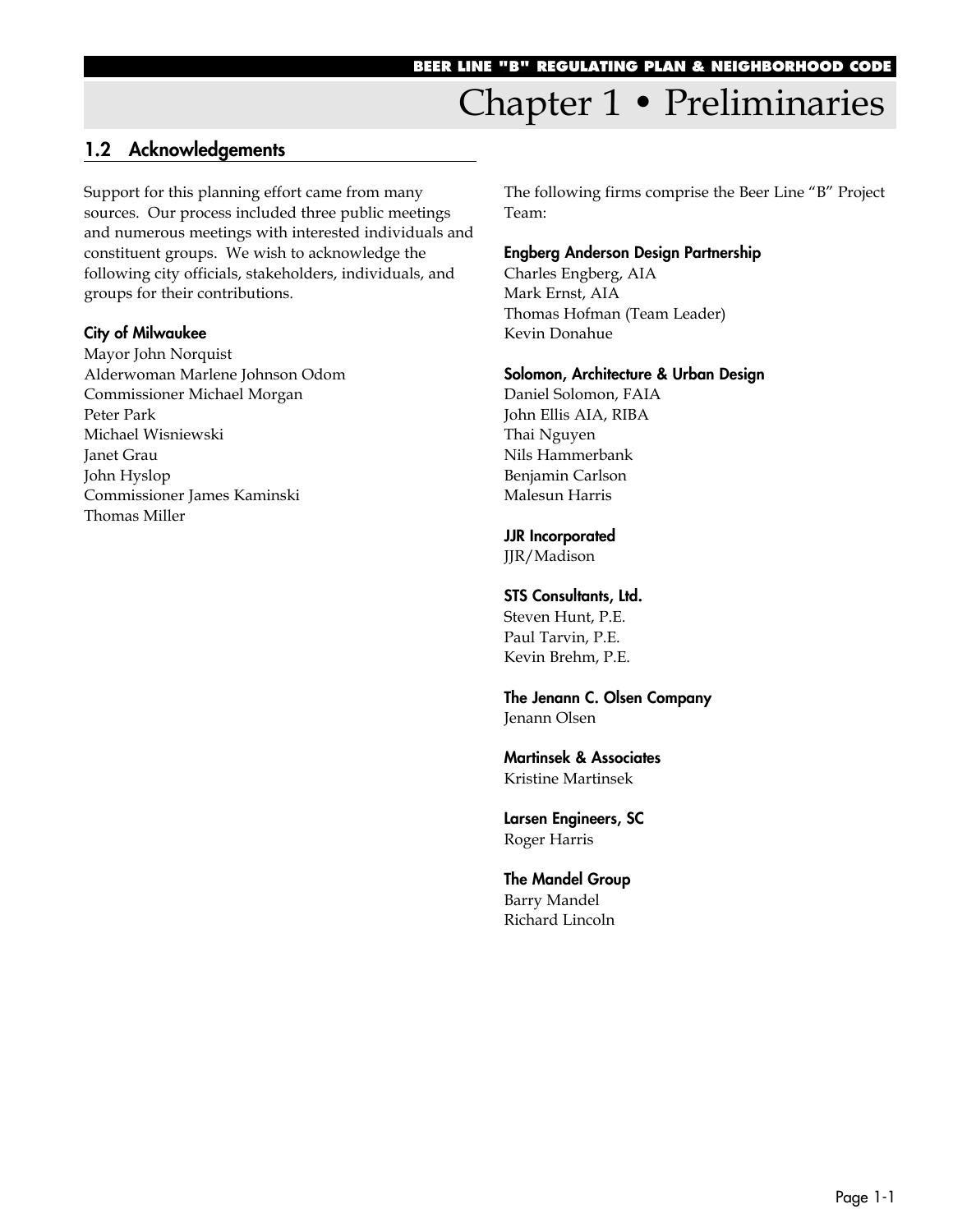#### **Community Stakeholders**

The following individuals who represented themselves, local neighborhoods, and local businesses were generous in their participation and support by attending the public meetings as well as meeting with the planning team members.

Gary & Patty Ahrens *Milwaukee Rowing Club* Frank Alioto *Brady St. Association* David Berkley *Martin Luther King EDC* Eva Berry *Daily Reporter* Steve Bialk *Brewer's Hill* Jay Blankenship *Children's Outing Asso.* Brigette Breitenbach *Riverwalk District* Dennis Burgener *Resident* Tim Burns Ellen Callahan *Brady St BID* Mike Carnahan Walt Chowanec *Melanec's Restaurant* Jeff Clausen *Business Owner* Bob Crawford *MPS Teacher* Fletcher Crawford *Halyard Park Asso.* Jeff & Catherine Crawford Dorothy Dean *County Supervisor* Sam Deny *Schlitz Park* Tim Dixon *Resident* Michael Dries *Business Journal* Angela Duckert *Brewer's Hill* Ginger Duivan *East Village Asso/Brady St Asso.* Mary Dzeiwiontriski *Brewer's Hill* M. Eastwood *Brewer's Hill* George J. Edward Gene Eggert *Architectural Designs* Bill Farmer *MMSD* Shirley Ferguson *East Village Asso/Brady St Asso.* Janet Fitch *Neighbor* Mark Franke *Brewer's Hill* Claude Gagnon *Resident* Denise Gaumer *Hunter Group* Sharon Gayan *DNR* Jim Gormley *Foley & Lardner* Gary Grunau Charles & Carolyn Hampton *Halyard Park Asso*. Patrick Hartmann *GMCVB* Michael Hatch Sherman Hill *Harambee Ombudsman Program* C. Kay Hinchliffe *Neighborhood* Mark Jeske Steve Marcus Michelle Love Johnson *ESHAC* Stephen Johnson *Uptowner/Homeowner* Mike Kaufmann *Homeowner* Jim & Nancy Ketchman *Brewer's Hill Asso.* Ann C. Kinney Russ Klisch *Lakefront Brewery* Julilly Kohler *Brady Street Asso.* Kate Kolitz *Brewer's Hill Asso.* Jason & Mark Krasno *Bella Luna Pasta* Mr. & Mrs. Earl Lazenby *Homeowners* Julie LeSage *Resident*

Mike Loughran *DPW* Mike Lowrey *Neighborhood* Shel Lozoff *Realtor* Chris Magruder *MMSD* Tonya Mantilla *ESHAC* Henry Manzer *Homeowner* Tom Mellencamp *RACM* Nicholas Migan Paul Milakovich Mary Ann Mitchell *Brewer's Hill Asso.* Jim Moran Bill & Annie Nalen Ken Nelson *Milwaukee Rowing Club* William Nolen *Brewer's Hill* Dave Novak *DPW* Kevin Oglesby *Brewer's Hill* Emily Overholt *Homeowner* Bob Plusnick Matt Plusnick Marty Probs *East Village Asso.* Carl Rogahn *MMSD* Joshua Roland *Student UWM SARUP* Yoshiko Rongholt *Homeowner* Donna Rongholt-Niegan *Homeowner* Randy Roth *King Drive BID* Dave Rotter *National Ace Hardware* Max Samson *Children's Outing Asso.* Ray Schaefer Bill Scherbarth *East Village Asso.* Donna Schlieman Wat Schumann Mike & Julie Scott Maron Sherwood *Brewer's Hill* Donna & Pete Siegworth *Brewer's Hill Asso.* Gerald Skalmusky *Homeowner* Shaun Smart *Homeowner* J.W. & Faith Spear *CH2MHill* Moreen Spear Deana Swetlik Jay Allen Stokes *ICRC* Cathy Thomas *East Village/Brady Street* Lynn Torgerson *DNR* Charlie Trainer *TMB Development* Debra Usinger R. Waswo *Resident* Will Wawrzyn *DNR* Michael Weber *Brewer's Hill* Jenny Weiss *Riverwalk District* V. Wilson *Brewer's Hill* Claude Yates Patty Yurich *Homeowner* Tom Zabjek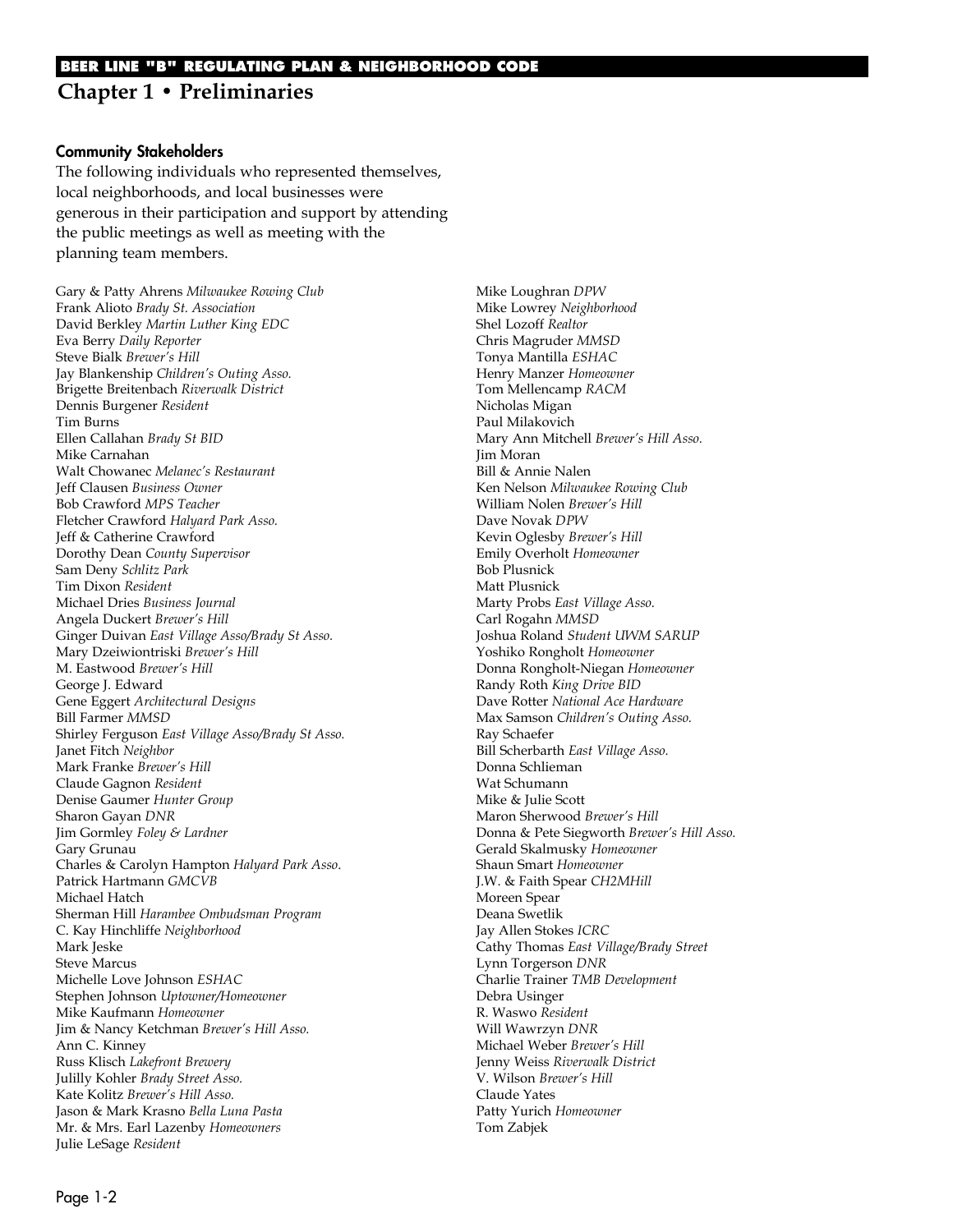#### 1.0 Cover Page

| 1.1 Title Page |  |
|----------------|--|
|                |  |
|                |  |
|                |  |

### 2.0 Introduction

#### 3.0 Site Analysis

#### 4.0 Master Plan & Planning Principles

#### 5.0 Neighborhood Code

#### 6.0 Appendices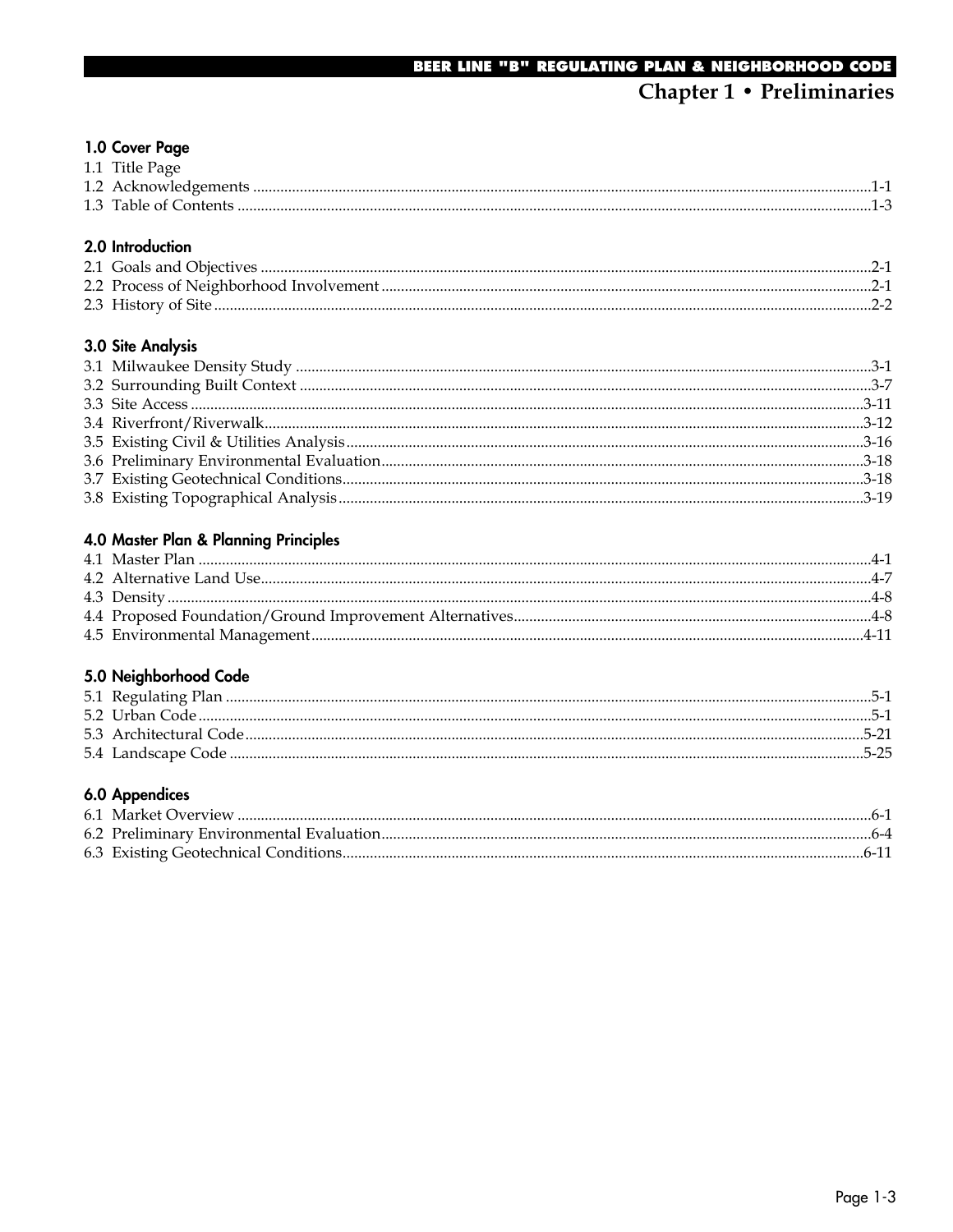# Chapter 2 • Introduction

# **2.1 Goals and Objectives**

The Beer Line "B" project has evolved from a series of investigations exploring the revitalization of the area between Pleasant Street and Humboldt Avenue along the Milwaukee River. Formerly an industrial and commercial zone along the river, it has for many years been grossly under utilized. Because of its strategic location in the middle of vibrant urban neighborhoods, the City of Milwaukee Department of City Development has undertaken several studies using its own staff in conjunction with a variety of consultants to examine the nature and possibilities of this unique urban area.

This study is in response to the City's request to examine residential and neighborhood commercial development as a new use for this land. Although under multiple ownership, the vision for this underutilized land is a unified development for new urban housing with commercial and recreational components. This vision capitalizes on the natural amenities of the river, the former Beer Line "B" rail right-of-way, and the views to the downtown afforded by the steep bluffs.

Major goals for the project are as follows:

- Design a unified pedestrian friendly master plan which uses the amenities of river frontage, flat land, existing infrastructure, and the steep terrain to integrate this new development area into the downtown, the adjacent neighborhoods, and the Riverwalk system.
- Develop a market-responsive plan which provides a diversity of building types with the emphasis on owner-occupied housing.
- Connect the Brewer's Hill neighborhood with the new area below by extending elements of the upper street grid to the river.
- Examine the potential of Kilbourn Park and its relationship to the development areas adjacent to the river and the Riverwalk system.
- Provide additional information regarding the suitability for development and disposition of multiple parcels vis-à-vis existing buildings, infrastructure and environmental condition.
- Use the area's topography and natural amenities to develop unique public places and housing typologies.
- Involve stakeholders and adjacent neighborhood residents in identifying issues and building consensus and support for the final development plan.

In the context of the above-stated goals, the design team has worked with the Department of City Development to develop the following project objectives:

- Produce a final document which will be useable by the City as a basis for writing discrete "Requests for Proposals" from developers.
- Develop the final document as a "code" for decisionmaking regarding zoning issues, acceptable densities, building typologies, landscape amenities, open space strategies, and integration with the expanded infrastructure.
- Provide within the "code", design and density guidelines which provide a strong framework, yet allow developers creative flexibility to propose alternative options for given pieces of property.
- Design an overall plan in which the development interests of existing landowners are accommodated.
- Improve overall traffic patterns and ease of access to and through the site taking into account "traffic calming" measures suitable to a residential area.
- Increase the public's access to the river at several points within the development area, carefully differentiating public areas from private.

## **2.2 Process of Neighborhood 2.2 Involvement**

The design team involved the neighborhood as follows:

- Publicized the fact that the design process for the Beer Line "B" area is seeking to involve interested groups and individuals.
- Invited stakeholders (i.e., major land owners, representatives of neighborhood groups, members of the business community, agency representatives, etc.) to participate in workshops.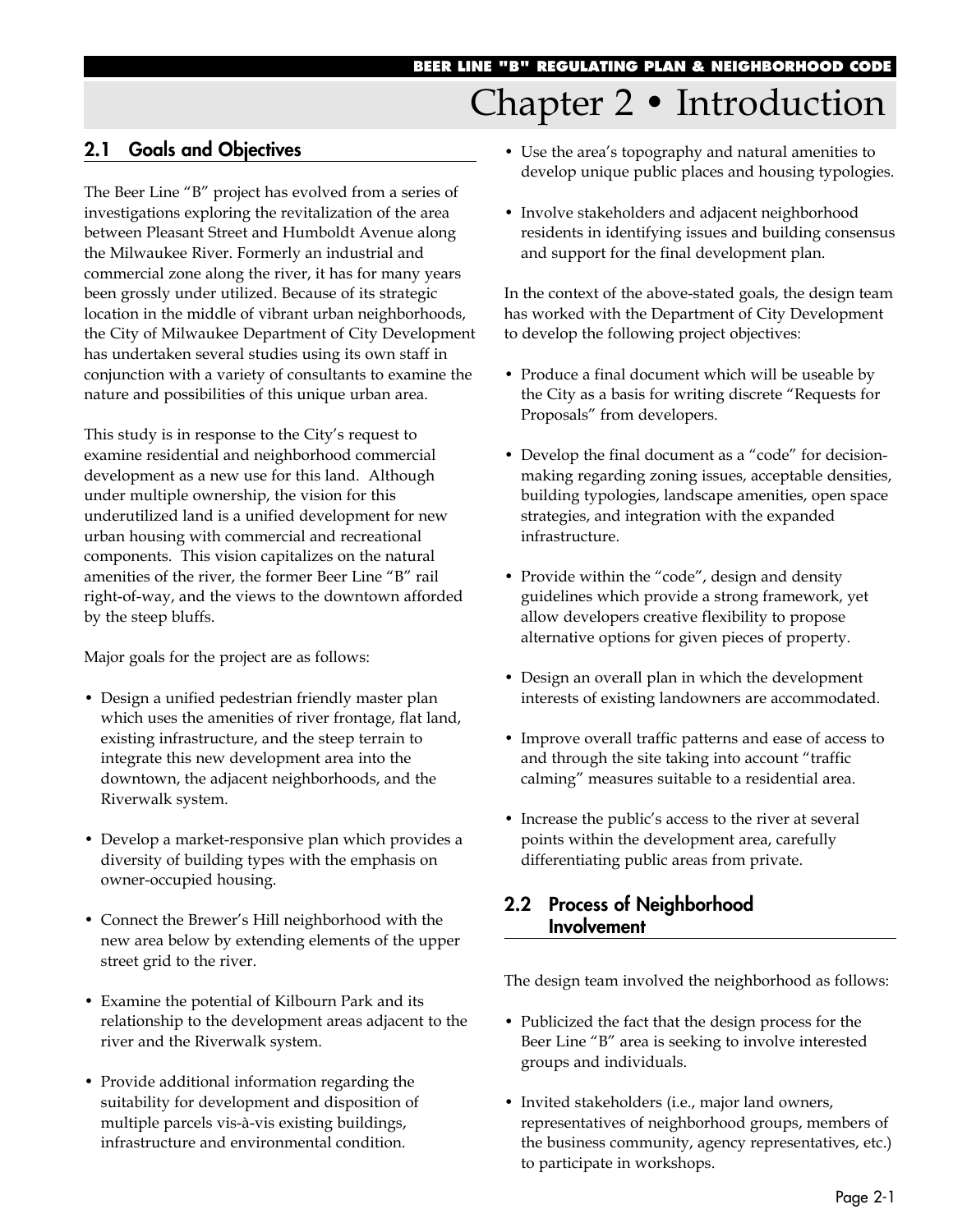# **BEER LINE "B" REGULATING PLAN & NEIGHBORHOOD CODE Chapter 2 • Introduction**

- Held six public meetings to discuss:
	- Goals, objectives, and issues.
	- Options for the development plan and its components.
	- A final draft development plan which incorporates the specific concerns of groups and individuals.

The preliminary development plan has been described throughout this process as a conceptual plan which emphasized choice and flexibility.

These public meetings were established to make public the sequential evolution of the planning process and to demonstrate at each level of refinement that public input was being heard and incorporated as a major resource throughout the entire initiative.

Outside the public meetings, the design team had numerous interviews with constituent groups and individuals to discuss in detail the ways in which proposals could affect their respective interests.

In addition, the team produced articles for various neighborhood and business association newsletters and a newsletter named the "Beer Line Buzz" to inform neighbors and stakeholders of the progress. This process was extremely helpful in defining the final master plan, particularly with respect to the use of the waterfront, the character of the housing, the relationship to the park, and finally, to the stakeholder interests on specific land parcels.

# **2.3 History of Site**

The Beer Line "B" site along the west bank of the Milwaukee River, between Pleasant Street to the south, Humboldt Avenue to the northeast and Kilbourn Park and Reservoir Boulevard to the northwest, was developed in the early nineteenth century as part of Milwaukee's prospering industrial revolution. The rivers and lake were the dominant geographic features of the area and greatly aided in the transformation of Milwaukee from an early fur trading post to a major economic and industrial center. The Milwaukee River became navigable by large vessels only after a new harbor entrance from Lake Michigan was completed in 1857, allowing ships upstream and creating opportunities for development as far as the northern portions of what is today the Beer Line "B" site.

Byron Kilbourn, a surveyor, financier and ambitious land developer, was eager to develop other transportation links with local waterways, cities and ultimately the Mississippi River in 1836, so he obtained a land grant and charter to build the Rock River canal. Actual construction of the canal began in 1839, along with a dam across the Milwaukee River just south of North Avenue that helped to divert and harness the power of the flowing water for industry. Unfortunately for Kilbourn, the popularity of another form of transportation, the railway, proved too much for the success and completion of the canal and the project was abandoned with only one mile of canal constructed. The portion of the canal that was built paralleled the west bank of the River and provided a source of water power for the grist mills, flour mills, tanneries, foundries and factories which sprang up between the River and the canal. In 1884, after years of neglect, the obsolete canal was filled in and paved over to become Commerce Street. By the early 1900's, the influence of the Milwaukee River on industry and transportation had almost been totally usurped by the popularity of steam driven power and the railroad.

By the 1850's, the influence of the river on the growth of commerce and industry was in great decline. In 1854, the La Crosse and Milwaukee Railroad built a rail line along the west bank of the canal, traversing the natural bluff. This rail line serviced the factories, mills, tanneries and coal yards before climbing the grades of the bluff to the Humboldt Yards and roundhouse north of the Beer Line "B" site and immediately east of Humboldt Avenue. As with the canal, the necessity of the railroad as the major mode of transportation for the site diminished to the point of extinction in the 1920's. The tracks were removed due to the decline in rail activity along the corridor by the advent of new highway systems. At this point in history, industry was no longer tied to the river for its source of power and transportation, and the factories, mills, and foundries moved elsewhere where land was plentiful and access more convenient.

In November of 1959, the last boat delivery of coal to the site of the former Humboldt Avenue detention tank was off-loaded marking the end of the importance of the Beer Line "B" site to the industrial growth of Milwaukee. Most of the buildings that had been dedicated to this growth and progress, just decades earlier, were razed. The remaining buildings on the site have been adequately reused. The former Gimbel's